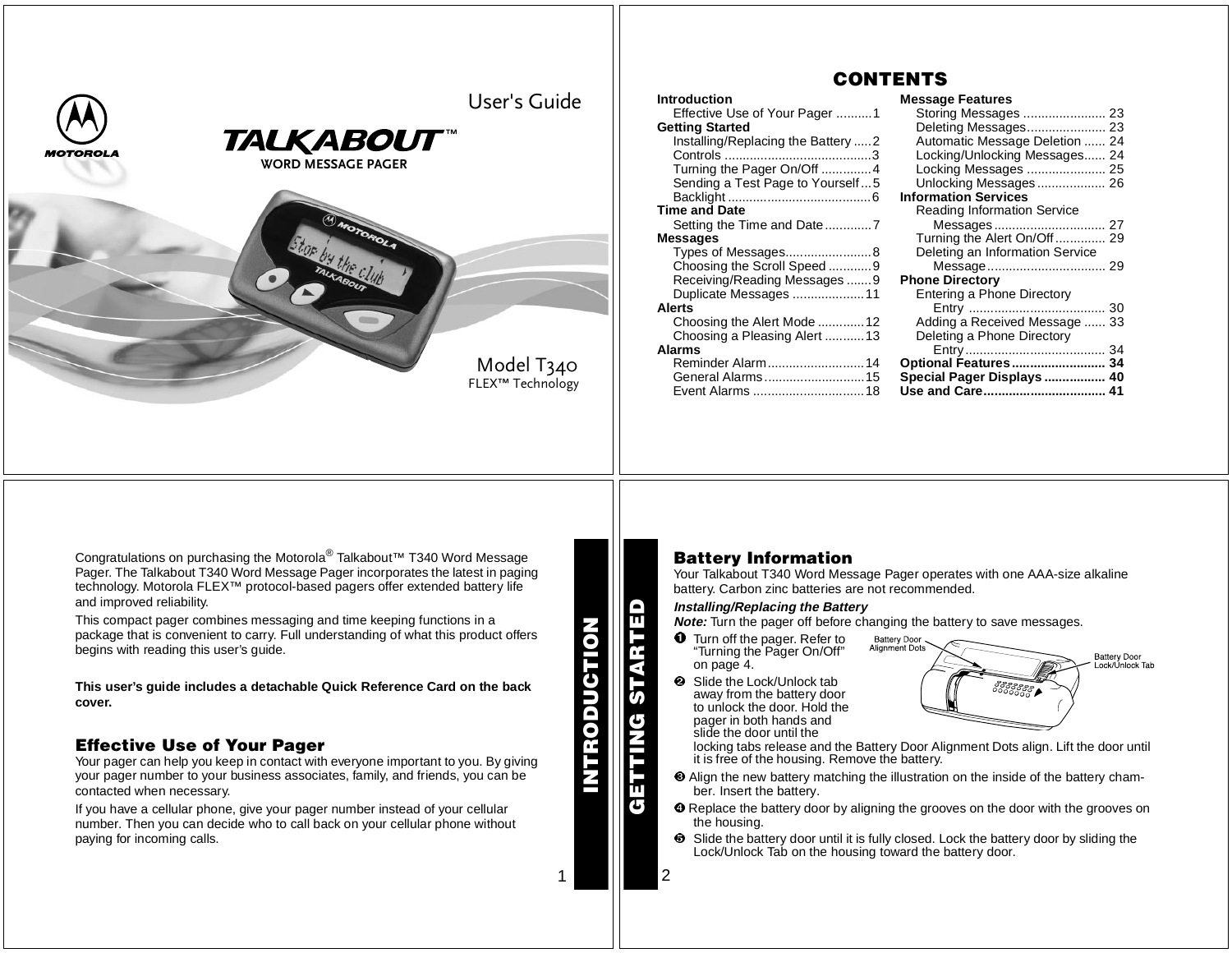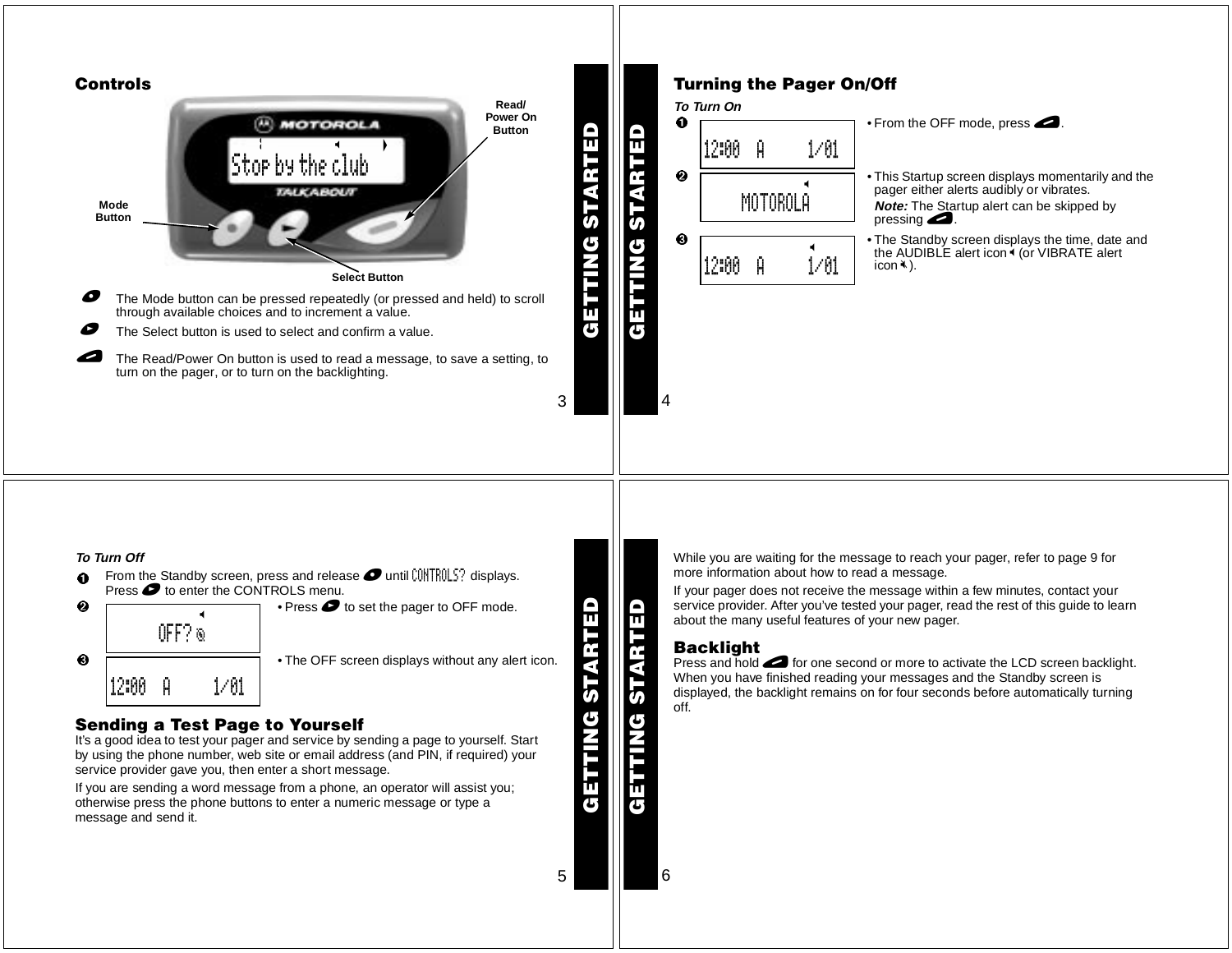## **Setting the Time and Date**

0 **O** From the Standby screen, press and release **O** until CONTROLS? displays. Press  $\bullet$  to enter TIME–DATE mode.

- • Press \* to set the hour to the desired value. 12:00 A 1/01

• Move to the Minute, A.M./P.M., Date and Month fields by pressing  $\bullet$ , then press  $\bullet$  to set the value for each field. **Note:** To display <sup>a</sup> 24-hour clock, set the AM/

PM field to \_.

• Press **external** from any field to set and exit.

## **Types of Messages**

The message indicators define the type of message received and flash until the message is read.

| <b>Message Type</b>         | <b>Unselected</b> | <b>Selected</b> |
|-----------------------------|-------------------|-----------------|
| Personal                    |                   |                 |
| <b>Phone Directory</b>      |                   | ы               |
| <b>Information Services</b> |                   |                 |
| when received               | Ξ                 |                 |
| when selecting              | v                 |                 |
| when chirp is on            |                   |                 |

## **Choosing the Scroll Speed**

You can choose the speed at which your messages scroll, or read them line by line.

O **O** From the Standby screen, press and release **O** until CONTROLS? displays. Press  $\bullet$  of to enter the SCROLL SPEED menu.



 $\boldsymbol{e}$ 

 $\bullet$   $\Box$   $\bullet$  Press  $\bullet$  to choose the SCROLL SPEED you desire.

• Press $\bullet$  to set and exit.

**Note:** There are four scroll speeds: LINE-BY-LINE, SLOW, MEDIUM and FAST.

## **Receiving/Reading Messages**

When <sup>a</sup> message is received, the pager either alerts audibly (AUDIBLE, CHIRP, ESCALERT and all PLEASING modes except NO ALERT) or vibrates (VIBRATE mode).

If the NO ALERT mode is selected, no alert occurs for normal messages. The unread message indicator (normal message) flashes. The slot number of the latest message displays on top.



- $\bullet$   $\Box$   $\Box$   $\bullet$  Press  $\Box$  to display the message status screen. Press  $\bullet$  to read the latest message.
	- **Note:** The flashing unread message indicator changes to  $\mathbf i$  when it is selected. To read a different message, press  $\bullet$  to select the message slot number, then press $\blacktriangle$ .
	- The first screen of the message displays. If the message is longer than one screen display, <sup>a</sup> message continued indicator  $\blacktriangleright$  appears on the top line until the last screen is displayed.
	- **Example 15** If the pager is set to scroll the message automatically (SLOW, MEDIUM or FAST scroll speeds) the remainder of the message is displayed at that speed.
		- If the scroll speed is set to LINE-BY-LINE, the remaining screens will automatically display one line at <sup>a</sup> time every few seconds.

**Note:** To pause the message in any scroll mode, press <br> **O.** Press again to continue. In LINE-BY-LINE mode, continue pressing until the last screen is displayed.

10

**MESSAGES**

Μ

g

<u>(၇</u>

**MESSAGES**

m

m

 $\overline{\mathbf{G}}$ E  $\sigma$ Ŵ

9

7

8

**TIME AND DATE**

ANO OATE

**MESSAGES**

C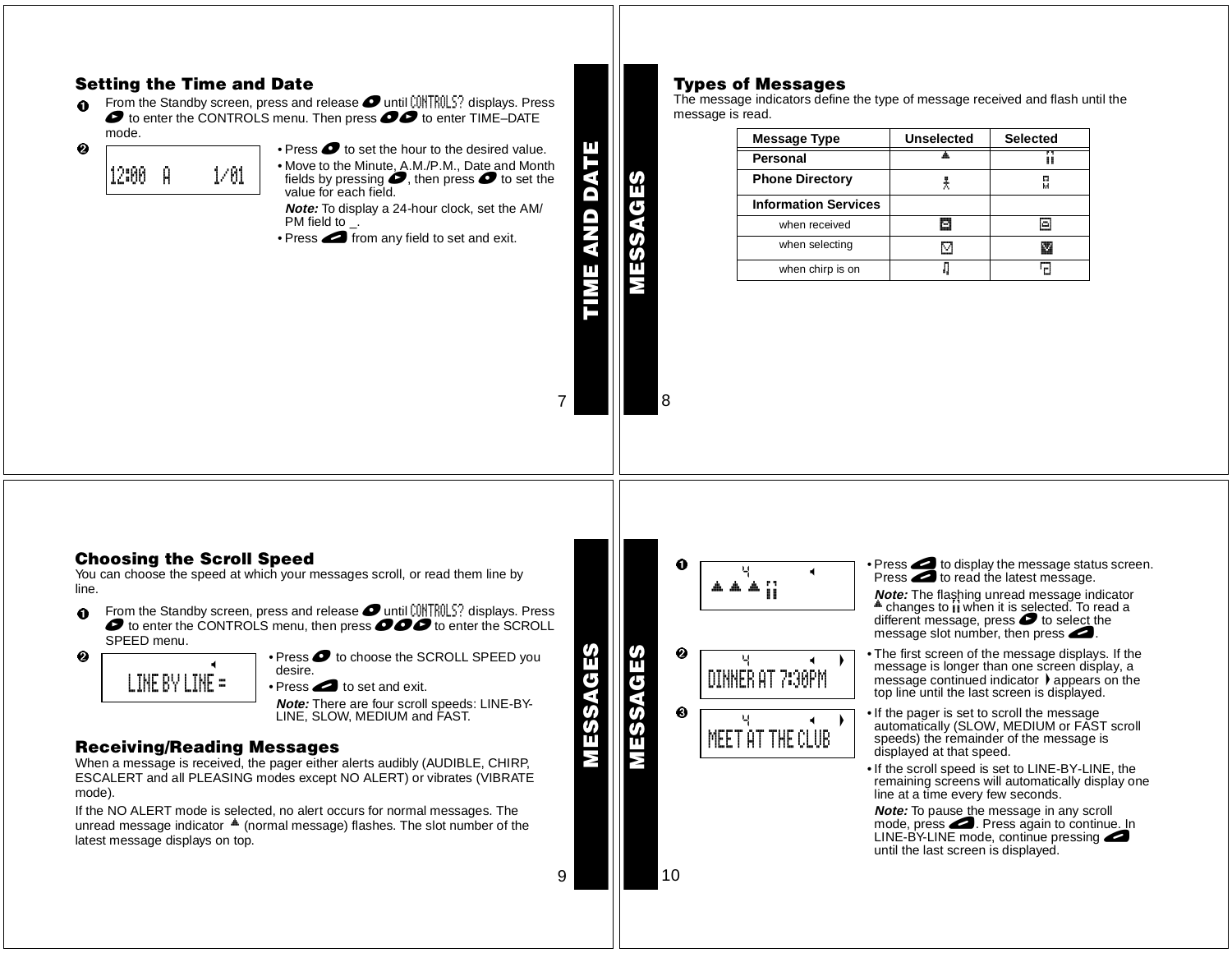$$
\bullet \overline{\qquad \qquad } \overline{\qquad \qquad } \overline{\qquad \qquad } \overline{\qquad \qquad } \overline{\qquad \qquad } \overline{\qquad \qquad } \overline{\qquad \qquad } \overline{\qquad \qquad } \overline{\qquad \qquad } \overline{\qquad \qquad } \overline{\qquad \qquad } \overline{\qquad \qquad } \overline{\qquad \qquad } \overline{\qquad \qquad } \overline{\qquad \qquad } \overline{\qquad \qquad } \overline{\qquad \qquad } \overline{\qquad \qquad } \overline{\qquad \qquad } \overline{\qquad \qquad } \overline{\qquad \qquad } \overline{\qquad \qquad } \overline{\qquad \qquad } \overline{\qquad \qquad } \overline{\qquad \qquad } \overline{\qquad \qquad } \overline{\qquad \qquad } \overline{\qquad \qquad } \overline{\qquad \qquad } \overline{\qquad \qquad } \overline{\qquad \qquad } \overline{\qquad \qquad } \overline{\qquad \qquad } \overline{\qquad \qquad } \overline{\qquad \qquad } \overline{\qquad \qquad } \overline{\qquad \qquad } \overline{\qquad \qquad } \overline{\qquad \qquad } \overline{\qquad \qquad } \overline{\qquad \qquad } \overline{\qquad \qquad } \overline{\qquad \qquad } \overline{\qquad \qquad } \overline{\qquad \qquad } \overline{\qquad \qquad } \overline{\qquad \qquad } \overline{\qquad \qquad } \overline{\qquad \qquad } \overline{\qquad \qquad } \overline{\qquad \qquad } \overline{\qquad \qquad } \overline{\qquad \qquad } \overline{\qquad \qquad } \overline{\qquad \qquad } \overline{\qquad \qquad } \overline{\qquad \qquad } \overline{\qquad \qquad } \overline{\qquad \qquad } \overline{\qquad \qquad } \overline{\qquad \qquad } \overline{\qquad \qquad } \overline{\qquad \qquad } \overline{\qquad \qquad } \overline{\qquad \qquad } \overline{\qquad \qquad } \overline{\qquad \qquad } \overline{\qquad \qquad } \overline{\qquad \qquad } \overline{\qquad \qquad } \overline{\qquad \qquad } \overline{\qquad \qquad } \overline{\qquad \qquad } \overline{\qquad \qquad } \overline{\qquad \qquad } \overline{\qquad \q
$$

 • The last screen displays the time and date the message was received. After an interval, the pager returns to the standby screen.

**Note:** If <sup>a</sup> message is unread and audible alerts are chosen, the pager gives <sup>a</sup> periodic alert until all unread messages are read. This alert will continue for up to 30 minutes. A message is considered read if any part of the message is displayed.

#### **Duplicate Messages**



- **u 1 •** If a duplicate personal message is received, the Duplicate icon displays on top.
	- $\bullet$  Press  $\bullet$  to view the duplicate message.
- $\frac{1}{2}$  The word DUPLICATE displays before the duplicate message is displayed.

11

**MESSAGES**

**DVSSE** 

U) ш

**ALERTS**

╥

## **Choosing the Alert Mode**

You can choose one of four alert modes: AUDIBLE, VIBRATE, CHIRP, or ESCALERT.

**Note:** In ESCALERT mode, the alert grows increasingly louder. In AUDIBLE mode you can set <sup>a</sup> PLEASING alert or NO ALERT.

0 From the Standby screen, press and release  $\bullet$  until  $\parallel$  ERTS? displays. Press  $\bullet$  to enter the ALERTS menu. Press  $\bullet$  again to enter the ALERT MODE



## **Choosing a Pleasing Alert**

If you select the AUDIBLE alert mode, you can choose the standard alert, NO ALERT, or one of eight PLEASING alerts.





- $\bullet$  The pager gives off a sample of each displayed<br>alert. Press
- The Standby screen displays with the Audible

**Note:** If you choose NO ALERT or VIBRATE, the pager gives off an audible alert only if a priority alert is received. To stop an alert, press any button.

12

#### **Setting Alarms**

There are three types of alarms: REMINDER, GENERAL and EVENT. If the pager is in OFF mode when an alarm expires, it turns on, alerts according to the alert mode, and remains on. If the pager is in NO ALERT mode, an alarm causes an audible alert.

#### **REMINDER Alarm**

A single REMINDER alarm can be set to expire within 60 minutes or less.

- $\Omega$ **1** From the Standby screen, press and release **O** until ALARMS? displays. Press  $\bullet$  to enter the ALARMS menu. Press  $\bullet$  again to enter the REMINDER menu.
- 14 $\boldsymbol{e}$  $\bullet$   $\Box$   $\Box$   $\bullet$  Press  $\bullet$  to set the alert time. In this example, the pager is set to alert 45 minutes from the time the alarm is set.**Note:** When setting the alert time, the value starts with OFF, then 1 through 60, then OFF again. ❸  $\bullet$  Press  $\bullet$  to set and exit.  $\blacksquare$ REMIND OFF  $\triangle$ 45 MIN **REMIND**



**ALARMS**

SINBIATIV

13

**ALERTS**

ALERTS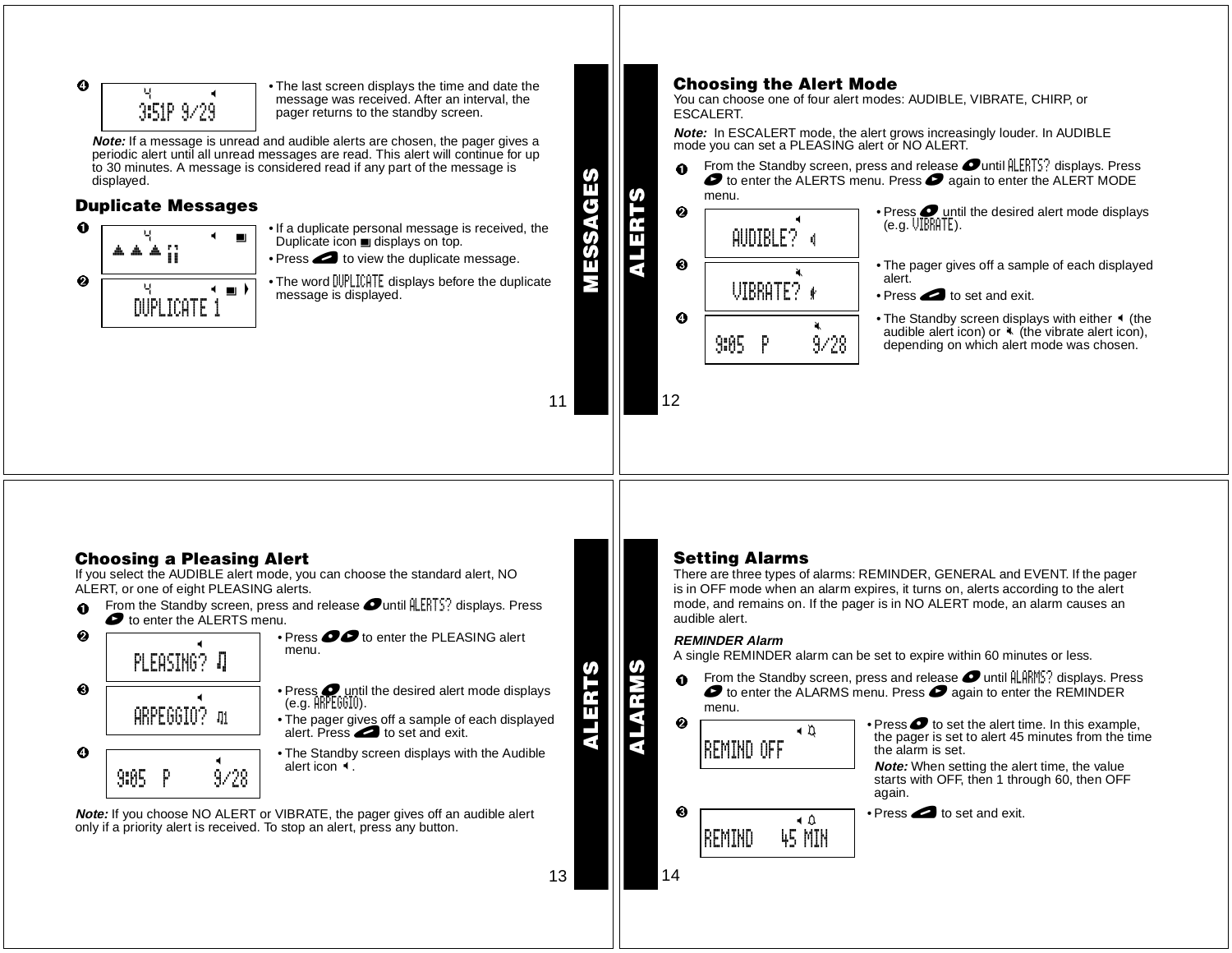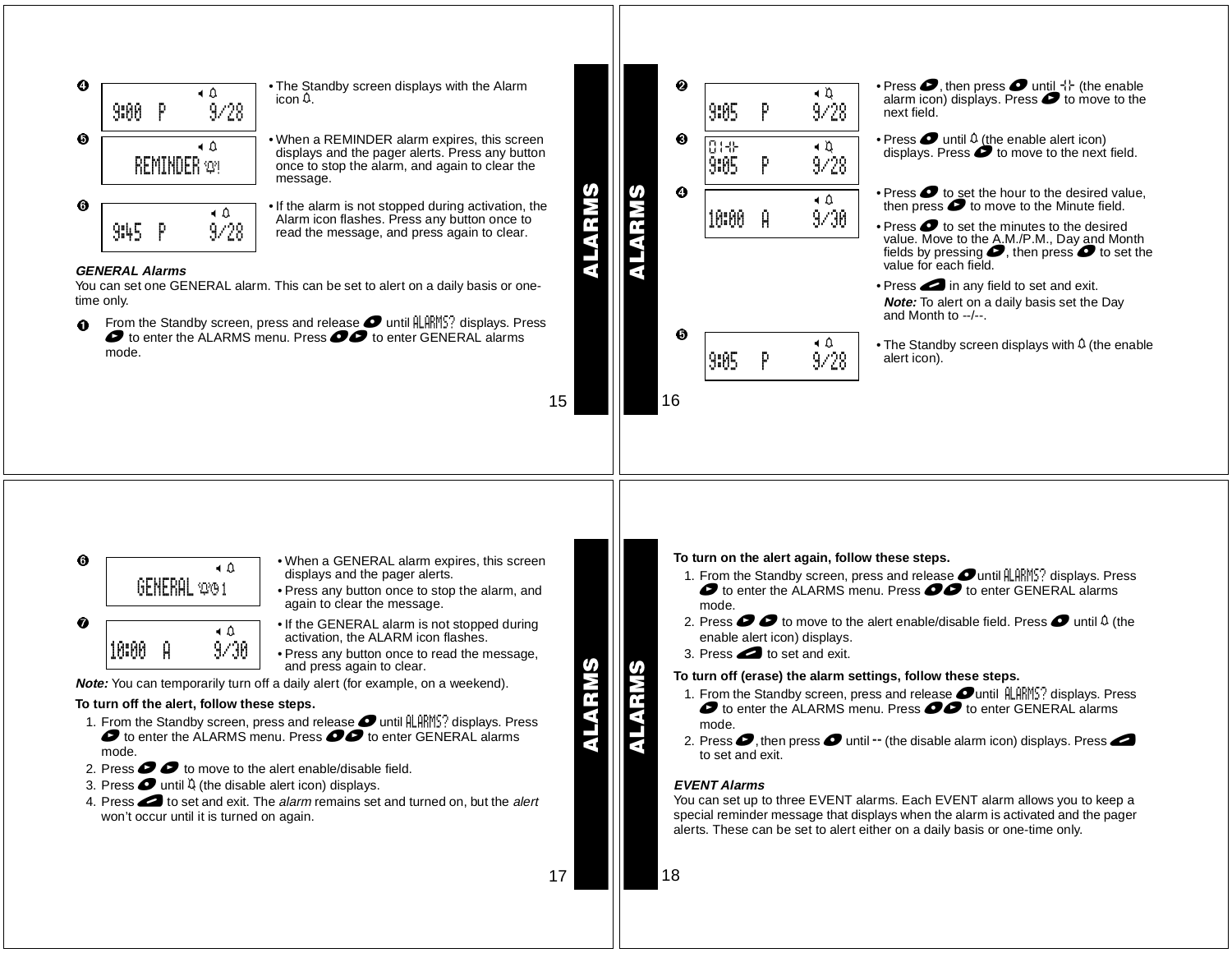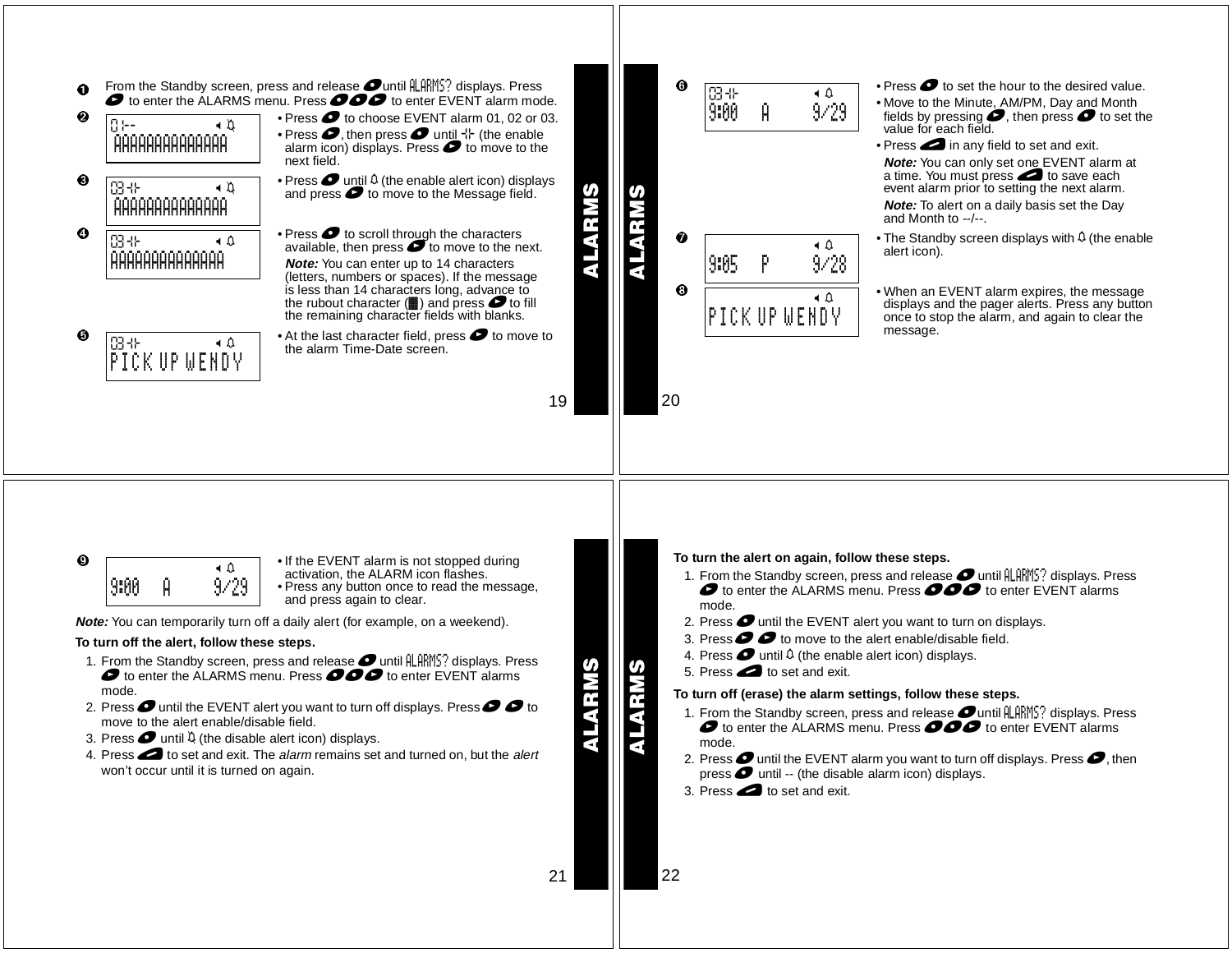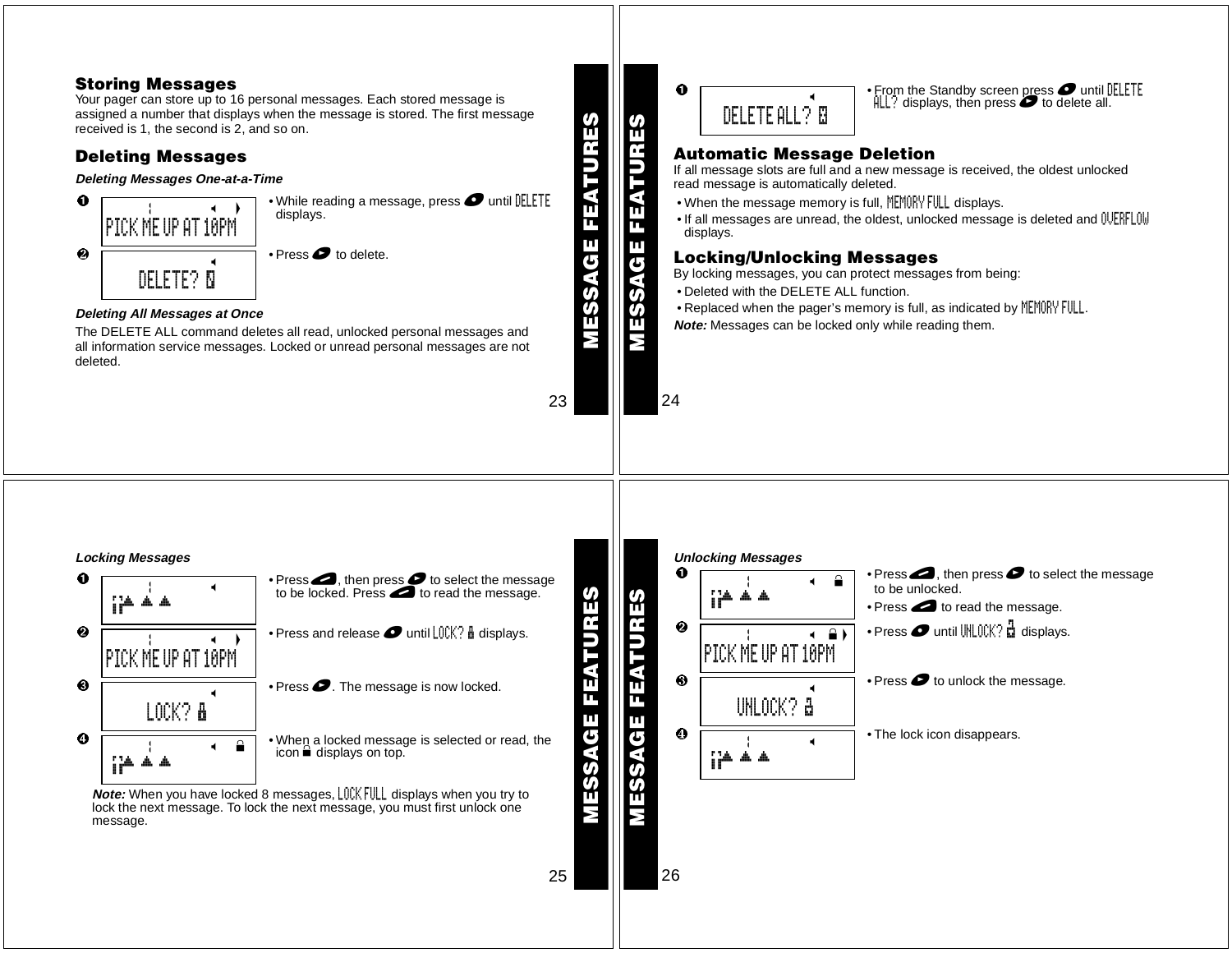#### **Reading Information Service Messages**  $\boldsymbol{c}$ • If the pager is set to scroll the message<br>extensionly (SLOW, MEDUIM of EAST) 2 HD **INFORMATION SERVICES** Information service messages are usually sent by information service providers. **INFORMATION SERVICES** automatically (SLOW, MEDIUM or FAST scroll INDEX ROSE 87 PTS speeds) the remainder of the message is Information service messages are typically news or financial reports which displayed at that speed. provide information that is important for <sup>a</sup> short time (a few hours). This pager can store up to five information service messages. • If the scroll speed is set to LINE-BY-LINE, the remaining screens will automatically display one Ω • When an information service message is line at <sup>a</sup> time every few seconds.  $1$  H  $\sim$ received,  $\Box$  flashes and the number of unread **Note:** To pause the message in any scroll &§ § § § n) information service messages displays on the U) mode, press **2.** Press again to continue. In message status screen. If no key is pressed for<br>12 seconds, the standby screen displays. Press LINE-BY-LINE mode, continue pressing **MATION** until the last screen is displayed.  $\bullet$  to return to the message status screen.  $\overline{\mathbf{o}}$  $\boldsymbol{\Theta}$  • The last screen displays the time and date the Press  $\bullet$  to move to the message you want to 4 <sup>H</sup>  $\boldsymbol{e}$ message was received. After an interval, the 2 <sup>H</sup> 3:51P 9/29 read. The flashing unread message indicator  $\Box$ pager returns to the standby screen. M0 changes to  $\blacksquare$  when it is selected. Press  $\blacksquare$  to read the message. e<br>6 ❸ • The first screen of the message displays. If the  $\rightarrow$ message is longer than one screen display, <sup>a</sup> GROUP 6 message continued indicator  $\blacktriangleright$  appears on the top line until the last screen is displayed. 2728

## **Turning the Information Service Alert On and Off**

You can set the pager to alert when an information service message is received.



## **Deleting an Information Service Message**

An information service message can be deleted with the DELETE command.



## **Phone Directory**

The PHONE-DIR is <sup>a</sup> reference for up to ten entries, each with <sup>a</sup> name, associated phone number and special alert. Each name can be up to eight characters long and each phone number must be from three to 13 digits long. No spaces or hyphens may be entered.

You can also set the pager to block out pages from specific numbers in the PHONE-DIR. When <sup>a</sup> new numeric message is received, it may be added to the phone directory while reading the message.

### **Entering <sup>a</sup> Phone Directory Entry**

0 From the Standby screen, press and release **Ountil DIRECTORY?** displays. Press  $\bullet$  to enter the DIRECTORY menu. Press  $\bullet$  to enter PHONE-DIR mode.



 $\bullet$  Press  $\bullet$  to choose the desired PHONE-DIR slot number (01 - 10), then press  $\bullet$  to move to the next field.

• Press  $\bullet$  to enable ( $\downarrow$ ) the entry, then press  $\bullet$ to move to the Name field.

30

**INFORMATION SERVICES**

ORMATION

VICES

Ê

<u>ທ</u>

**PHONE DIRECTORY**

 $\overline{\mathsf{D}}$ π ă

G د،

29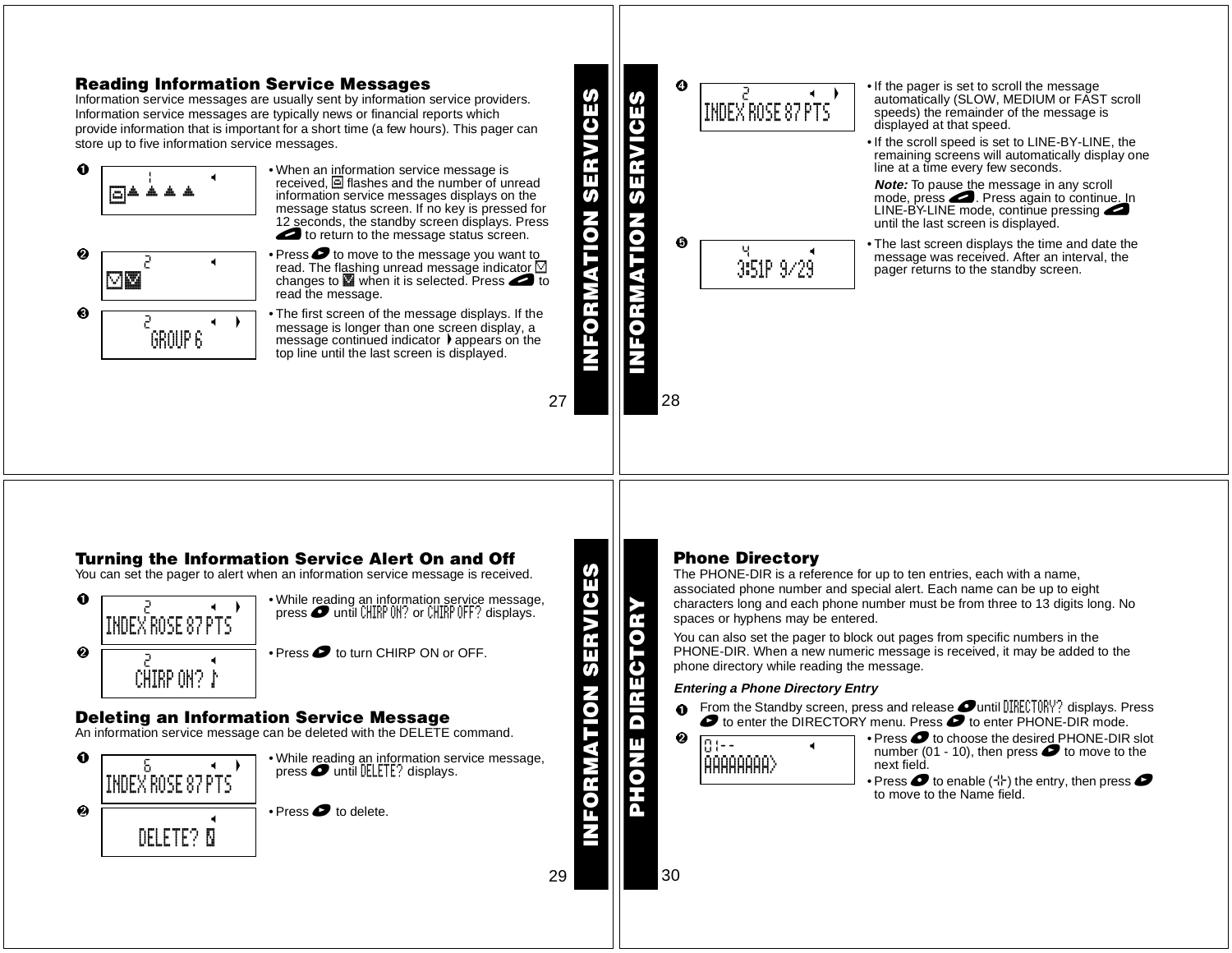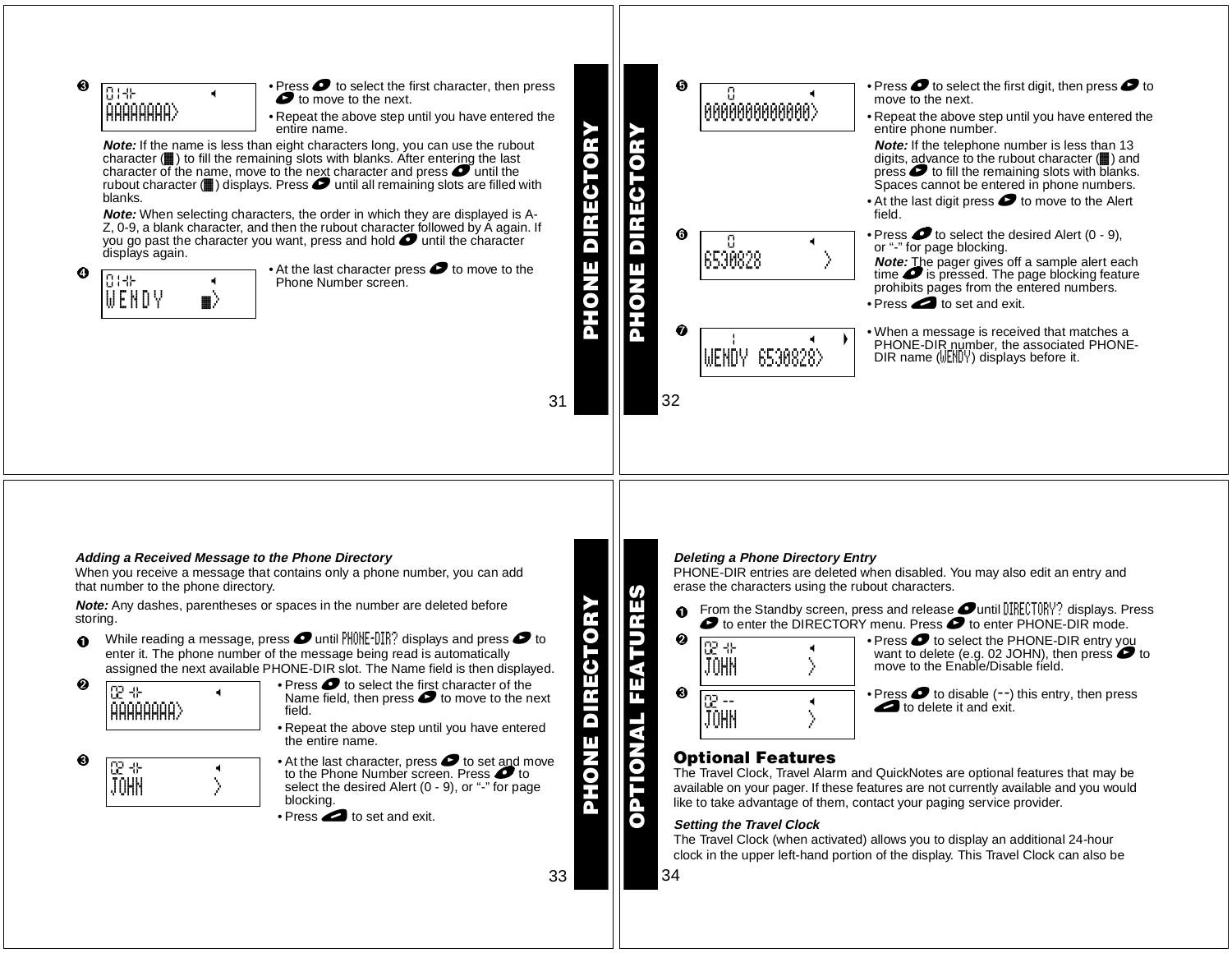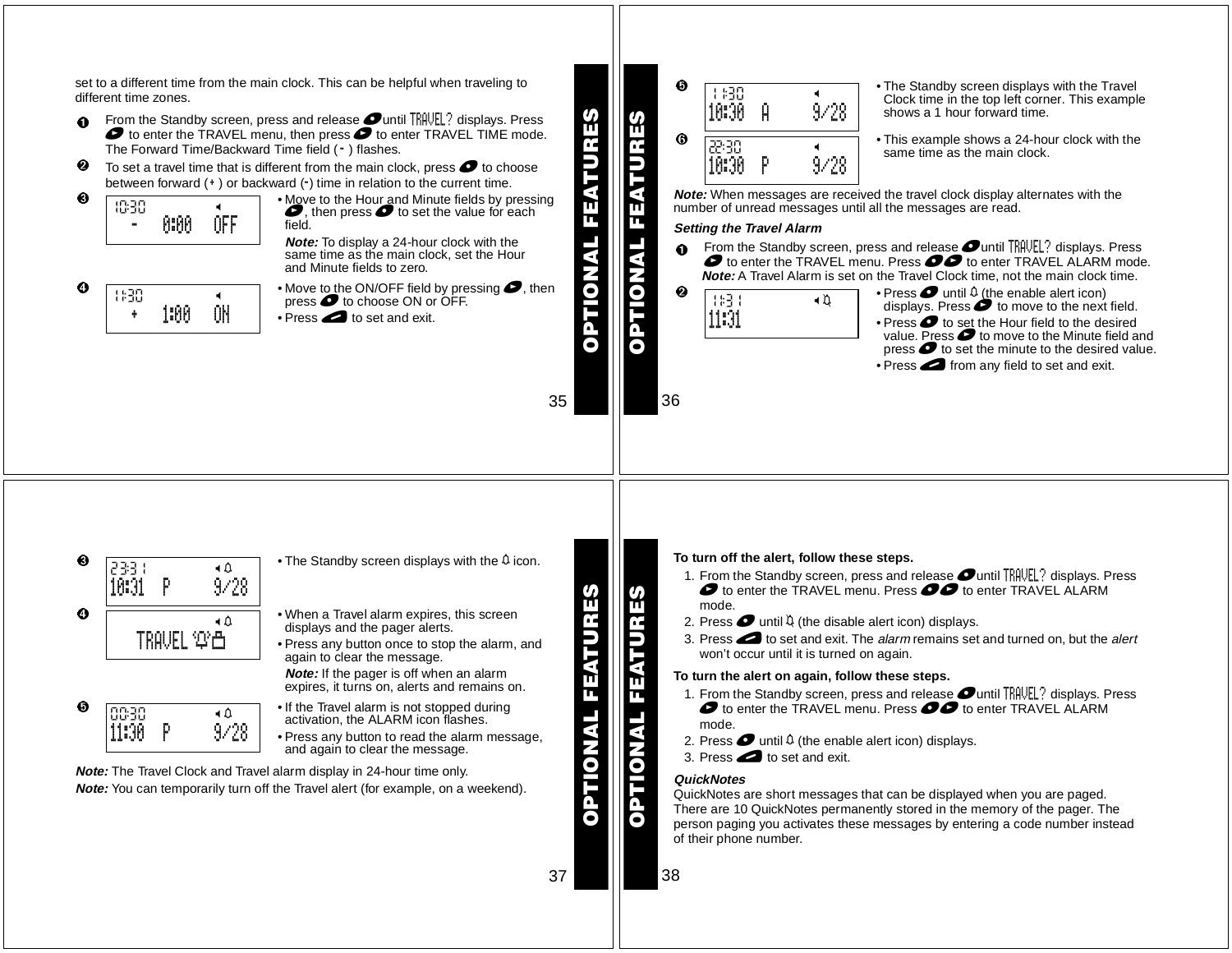To send QuickNotes, the person paging you enters \*\*, then the message code number, and then \*\*. For example: Entering code \*\*01\*\* displays Running Late on the message screen. See the list of available codes below.

**Note:** QuickNotes are subject to change. See your paging service provider to verify the QuickNotes list.

| When the person paging<br>you enters this code | this displays on the message<br>screen. |
|------------------------------------------------|-----------------------------------------|
| $*$ *01 $*$                                    | Runnins late                            |
| **02**                                         | I'm on my way                           |
| $*$ *03**                                      | Pick me up                              |
| **04**                                         | I'm home                                |
| $*$ *05**                                      | Come home                               |
| **06**                                         | Call home                               |
| $*$ *07**                                      | Calloffice                              |
| **08**                                         | Call school                             |
| $*$ *09**                                      | I love you                              |
| $**10**$                                       | I miss you                              |
|                                                |                                         |

**SPECIAL PAGER DISPLAYS** Æ π TV OF

**OPTIONAL FEATURES**

TIONAL

FEATU

## **Special Pager Displays**

#### **Low Battery**

Your pager warns you if the battery level is low. If the pager is on between 8:00am<br>and 10:00pm, L0W CELL ⊡I displays and an alert sounds. Between10:00pm and 8:00am, only  $L[0, \frac{1}{2}]$   $\rightarrow$  displays (no alert sounds). If the pager is off, displays. Change the battery upon receiving <sup>a</sup> low-battery indication.

**Note:** Turn the pager off before changing the battery to save messages.

#### **Out of Range**

If your pager is equipped with this optional feature,  $\mathbf{\nabla}$  displays if you are outside your paging coverage area and the pager cannot receive messages. The out-of $r$ ange indicator  $\bar{Y}$  no longer displays when you return to your paging coverage area.

#### **Special Message Icons**

- If **iii** displays at the end of the message, there is an error in the message received.
- If  $\frac{1}{3}$  displays at the end of the message, either the message was too long, or there was not enough memory to store the message.

40

39

### **Cleaning Your Pager**

To clean smudges and grime from the exterior of your pager, use <sup>a</sup> soft, nonabrasive cloth moistened in <sup>a</sup> mild soap and water solution. Use <sup>a</sup> second cloth moistened in clean water to wipe the surface clean. Do not immerse in water. Do not use alcohol or other cleaning solutions.

### **Care and Maintenance**

 Talkabout T340 Word Message Pagers are durable, reliable, and can provide years of dependable service; however, they are precision electronic products. Water and moisture, excessive heat, and extreme shock may damage the pager. Do not expose your pager to these conditions. If repair is required, the Motorola Service Organization, staffed with specially trained technicians, offers repair and maintenance facilities throughout the world.

You can protect your pager purchase with an optional extended warranty covering parts and labor. For more information about warranties, please contact either your paging service provider, retailer, or Motorola, Inc. at 1-800-548-9954. For repairs, call Motorola, Inc. at 1-800-548-9954 in the U.S. or 1-800-323-9685 in Canada. In the U.S., to contact Motorola, Inc. on your TTY, call 1-800-793-7834.

**USE AND CARE AND CAR**  **USE AND CARE**

E

**AP GA** 

## **Questions?**

If you have any questions about the use of your Motorola pager call 1-800-548- 9954 or 1-800-793-7834 (TTY) in the U.S. If you have questions about your paging service, contact your paging service provider. For information about other Motorola products, please visit our web site at www.motorola.com

#### **Patent Information**

 This Motorola product is manufactured under one or more Motorola U.S. patents. A partial listing of these patents is provided on the inside surface of the battery door. Other U.S. patents covering this product are pending.

41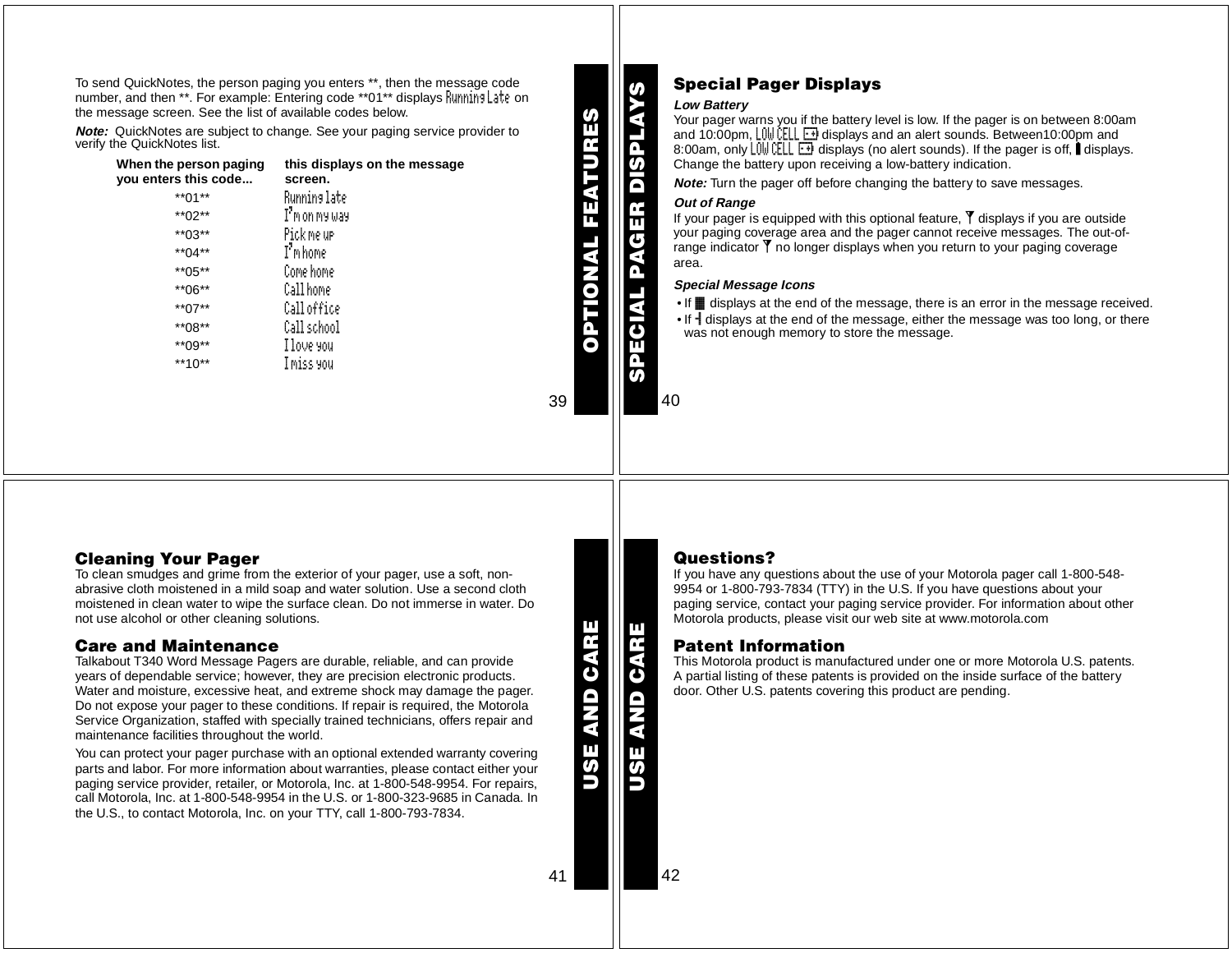#### **REGULATORY AGENCY COMPLIANCE**

This device complies with part 15 of the FCC Rules. Operation is subject to the following two conditions: (1) This device may not cause harmful interference, and (2) this device must accept any interference received, including interference that may cause undesired operation.

This equipment has been tested and found to comply with the limits for <sup>a</sup> Class B digital device, pursuant to part 15 of the FCC Rules. These limits are designed to provide reasonable protection against harmful interference in <sup>a</sup> residential installation. This equipment generates, uses and can radiate radio frequency energy and, if not installed and used in accordance with the instructions, may cause harmful interference to radio communications. However, there is no guarantee that interference will not occur in <sup>a</sup> particular installation.

If this equipment does cause harmful interference to radio or television reception, which can be determined by turning the equipment off and on, the user is encouraged to try to correct the interference by one or more of the following measures:

- Reorient or relocate the receiving antenna.
- Increase the separation between the equipment and receiver.
- Connect the equipment into an outlet on <sup>a</sup> circuit different from that to which the receiver is connected.
- Consult the dealer or an experienced radio/TV technician for help.

# 43

**FCC/WARRANTY**

CC/WARRAN'

**FCC/WARRANTY**

**CGWV** 

**Nas** ET **ONE (1) YEAR STANDARD LIMITED WARRANTY AND PROVISIONS (U.S.A. ONLY)** Motorola warrants the pager against defects in material and workmanship under normal use and service for the period of time specified below. This express warranty is extended by Motorola, 1500 Gateway Blvd., Boynton Beach, Florida 33426 to the original end user purchaser only and is not assignable or transferable to any other party.

This warranty sets forth the full extent of MOTOROLA's responsibilities regarding the pager. Repair, replacement, or refund of the purchase price, at MOTOROLA's option, is the exclusive remedy. THIS WARRANTY IS GIVEN IN LIEU OF ALL OTHER WARRANTIES, EXPRESS OR IMPLIED, INCLUDING WITHOUT LIMITATION, IMPLIED WARRANTIES OF MERCHANTABILITY AND FITNESS FOR A PARTICULAR PURPOSE. THIS WARRANTY IS LIMITED TO THE DURATION CHOSEN. IN NO EVENT SHALL MOTOROLA BE LIABLE FOR DAMAGES IN EXCESS OF THE PURCHASE PRICE OF THE MOTOROLA PAGER, FOR ANY LOSS OF USE, LOSS OF TIME, INCONVENIENCE, COMMERCIAL LOSS, LOST PROFITS OR SAVINGS OR OTHER INCIDENTAL, SPECIAL OR CONSEQUENTIAL DAMAGES ARISING OUT OF THE USE OR INABILITY TO USE SUCH PRODUCT, TO THE FULL EXTENT SUCH MAY BE DISCLAIMED BY LAW.

Motorola pagers are shipped from the factory with <sup>a</sup> standard limited warranty of one (1) year on parts and labor from date of purchase by the original end user purchaser, based on proof of purchase. In the event of <sup>a</sup> defect, malfunction, or failure to conform to specifications during the warranty period, Motorola, at its option, will either repair, replace or refund the purchase price of the pager. Repair, at Motorola's option, may include the replacement of parts or boards with functionally equivalent reconditioned or new parts or boards. Replaced parts and boards are warranted for the balance of the original warranty period. (continued)



#### **LIMITED WARRANTY AND PROVISIONS (U.S.A. ONLY) continued**

All parts and boards removed in the replacement process shall become the property of Motorola. This warranty does not cover defects, malfunctions, performance failures or damages to the unit resulting from use in other than its normal and customary manner, misuse, accident or neglect, the use of non-conforming parts, or improper alterations or repairs. This warranty does not cover wear and tear on covers or housings, nor the coverage or range over which the pager will receive signals.

For information on how to receive service on Motorola pagers or covered accessories, call 1-800-548-9954 or 1-800-793-7834 (TTY). Pager warranty will be VOID if any of the following **conditions occur:**

- Pagers that are incomplete such as those in which boards or components are missing and/or incompatible.
- Pagers whose serial numbers do not match on the boards, or pagers in which the board serial numbers don't match the housing.
- Pagers that have been opened by, or had work performed by, anyone other than <sup>a</sup> Motorola authorized pager service center.
- Pagers received with non-conforming or non-Motorola housings or parts.

Flat rate repair fees apply to pagers and accessories not covered under warranty.

#### **STATE LAW RIGHTS**

45SOME STATES DO NOT ALLOW THE EXCLUSION OR LIMITATION OF INCIDENTAL ORCONSEQUENTIAL DAMAGES, OR LIMITATION ON HOW LONG AN IMPLIED WARRANTY LASTS, THEREFORE THE ABOVE LIMITATIONS OR EXCLUSIONS MAY NOT APPLY. This warranty gives you specific legal rights and you may also have other rights which vary from state to state.

**FCC/WARRANTY** EX-

**NOTES**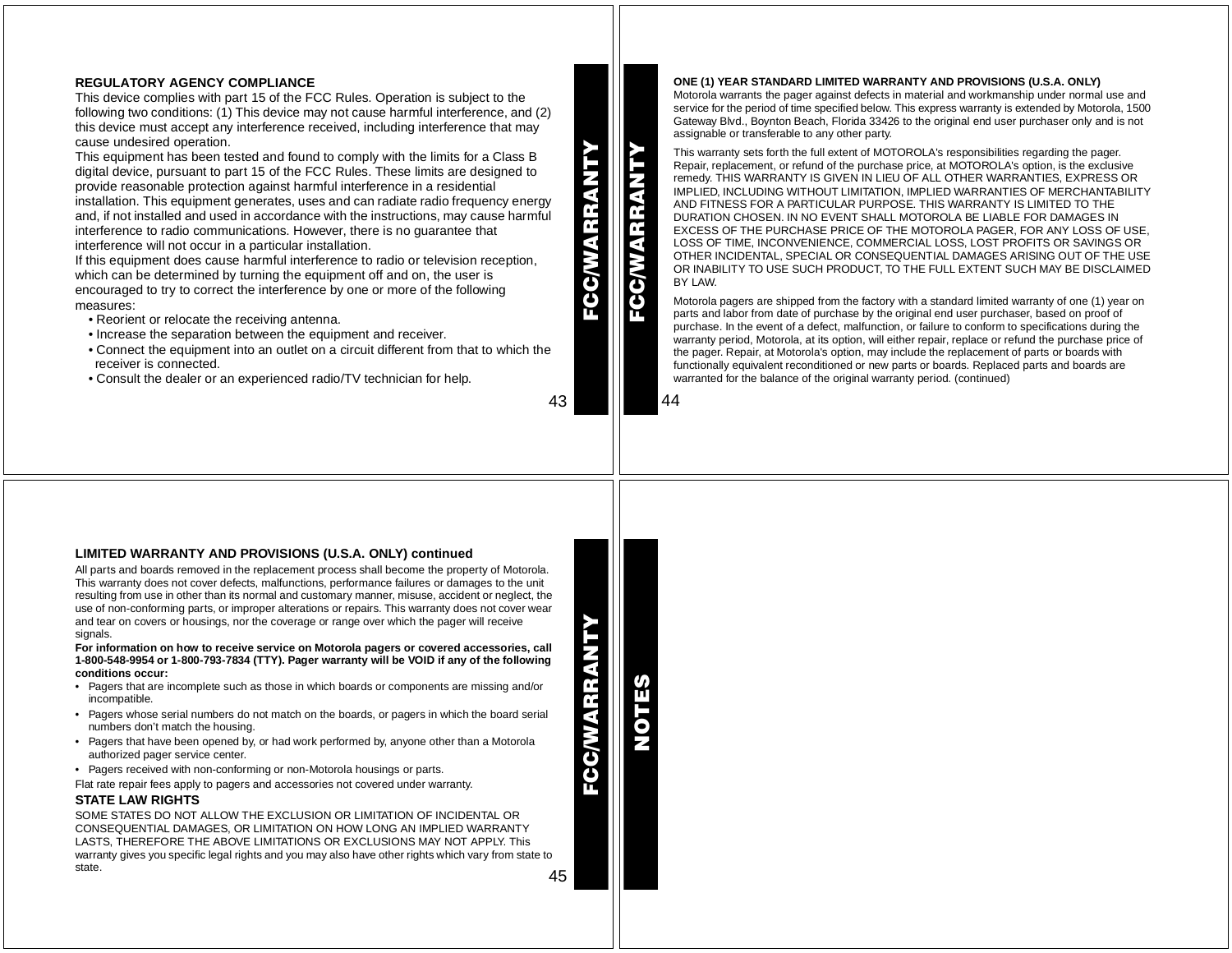# **NOTES**

**NOTES**

### **Personal Numbers**

 Use the spaces provided below to write down your pager and personal identification number (PIN), and the number of your service provider. Additional spaces have been provided to write down the pager and PIN of your family and friends.

| Service Provider   | Pager Number and PIN                                                                                                                                                                                                          |
|--------------------|-------------------------------------------------------------------------------------------------------------------------------------------------------------------------------------------------------------------------------|
| Family and Friends | Pager Number and PIN                                                                                                                                                                                                          |
|                    | the control of the control of the control of the control of the control of the control of the control of the control of the control of the control of the control of the control of the control of the control of the control |
|                    |                                                                                                                                                                                                                               |
|                    |                                                                                                                                                                                                                               |



(A)<br>
(A) Motorola, FLEX, see, and Talkabout are trademarks<br>
or registered trademarks of Motorola, Inc.<br>
C 1999 by Motorola, Inc. All Rights Reserved.<br>
Personal Communications Sector<br>
1500 Gateway Boulevard, Boynton Beach,

**(I)** RAD DEV FOR HAZ LOC INT SAFE: I,ABCD;DIV2:II,FG<br>1.5 AAA ALK T3C LISTED 830H<br>Printed in U.S.A. 8/99